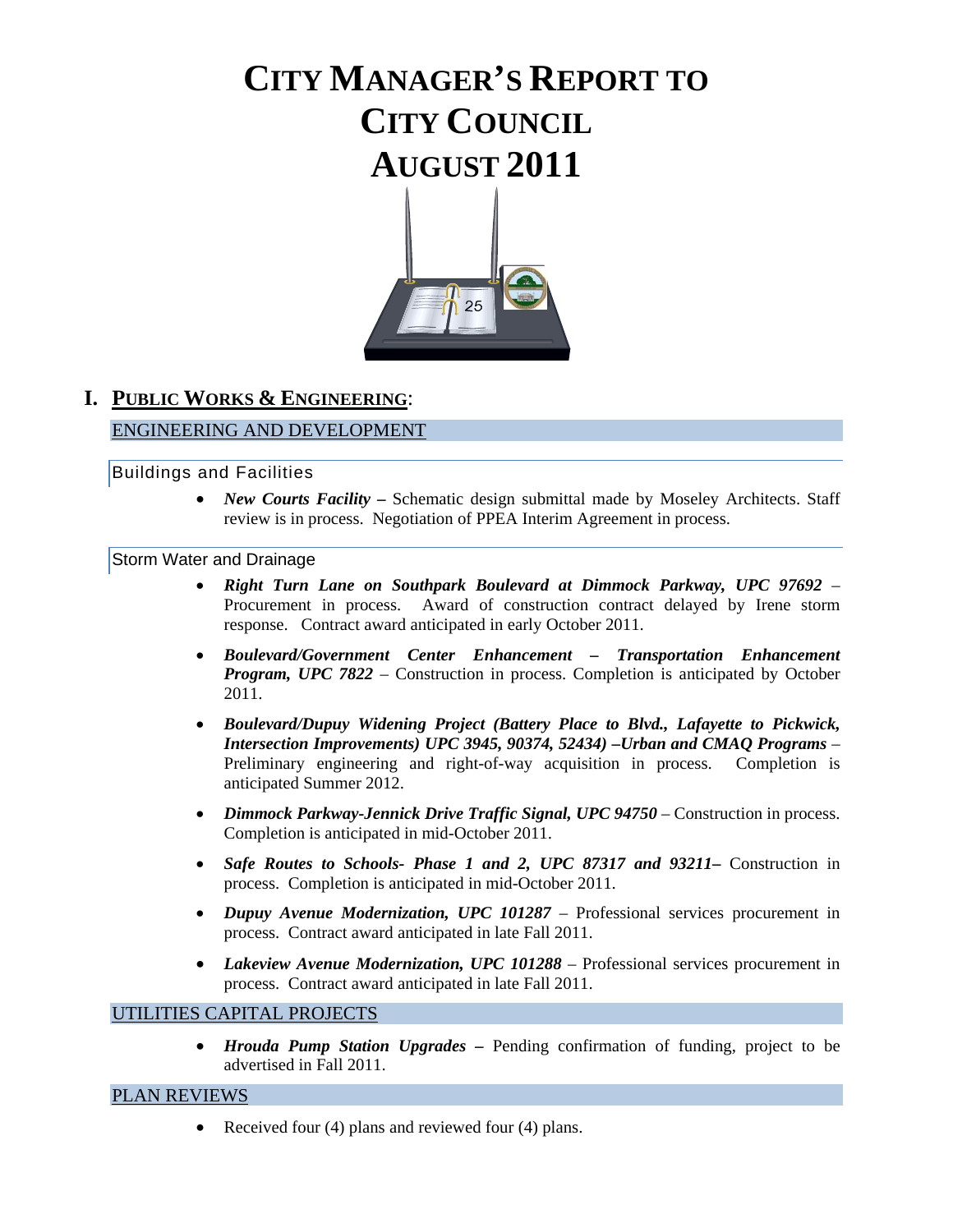# **I. PUBLIC WORKS & ENGINEERING** (CONTINUED): RIGHT OF WAY PERMITS

• Issued six (6) permits and closed out two (2) permits.

### **OPERATIONS AND MAINTENANCE**

### STREET MAINTENANCE

- Placed Asphalt in  $(9)$  potholes,  $(6)$  utility cuts,  $(9)$  low areas,  $(3)$  shoulders,  $(2)$  driveways and (3) new Curb and Gutters.
- Removed 31.37 tons of contaminated soil from fuel spill from Public Works Complex to Reco Biotech in Richmond for disposal.
- Assisted Police and Fire Department closing streets, down power lines and trees throughout the City during Hurricane Irene.

#### TRAFFIC OPERATIONS

- Replaced/Maintained signals, signs, markings and street lighting 106 locations.
- Preventative Maintenance 4 locations.

#### VEGETATION

- Removed litter from (7) locations, and responded to (13) litter miscellaneous/dead animal requests.
- Trimmed tree limbs/bushes at (7) locations, responded (1) miscellaneous tree request and removed storm damage throughout the City during and after Hurricane Irene.
- Removed tree blocking alley at (2) locations.
- Cut, trimmed (52) locations and sprayed for high grass/weeds at (4) locations.

### RECYCLING CENTER

- 479 citizens used the Recycling Center to dispose of Category 1 Materials, brush, Hurricane debris, metal products and other recyclable materials.
- 2400 gallons of Category 1 Materials and 492 gallons of Used Oil were removed from the Center for disposal.

#### STORM WATER UTILITY

- Cleaned (116) catch basins, (1) storm sewer, (1) drainage ditch, (1) drainage pipe and (5) curb and gutters.
- Placed (115) basins on GPS and responded to (4) miscellaneous drainage requests.
- Placed topsoil/gravel in sinkhole and around drainage pipe at (2) locations.
- Repaired a storm sewer pipe at (1) location.
- Sweeper swept (41) locations and collected (40) cubic yards of debris.
- Concrete Crew repaired/replaced (88) feet of Curb and Gutter at (3) locations, (112) feet of sidewalk at (4) locations and responded to (2) miscellaneous concrete request.

#### WASTEWATER UTILITY

- Responded to (6) sewer backup, (6) miscellaneous requests, installed (3) cleanouts, flushed (1) main, repaired (4) main line and repaired (2) manhole tops.
- Checked all trouble areas, cut grass around pumps stations and Appamatuck Park off Archer Avenue.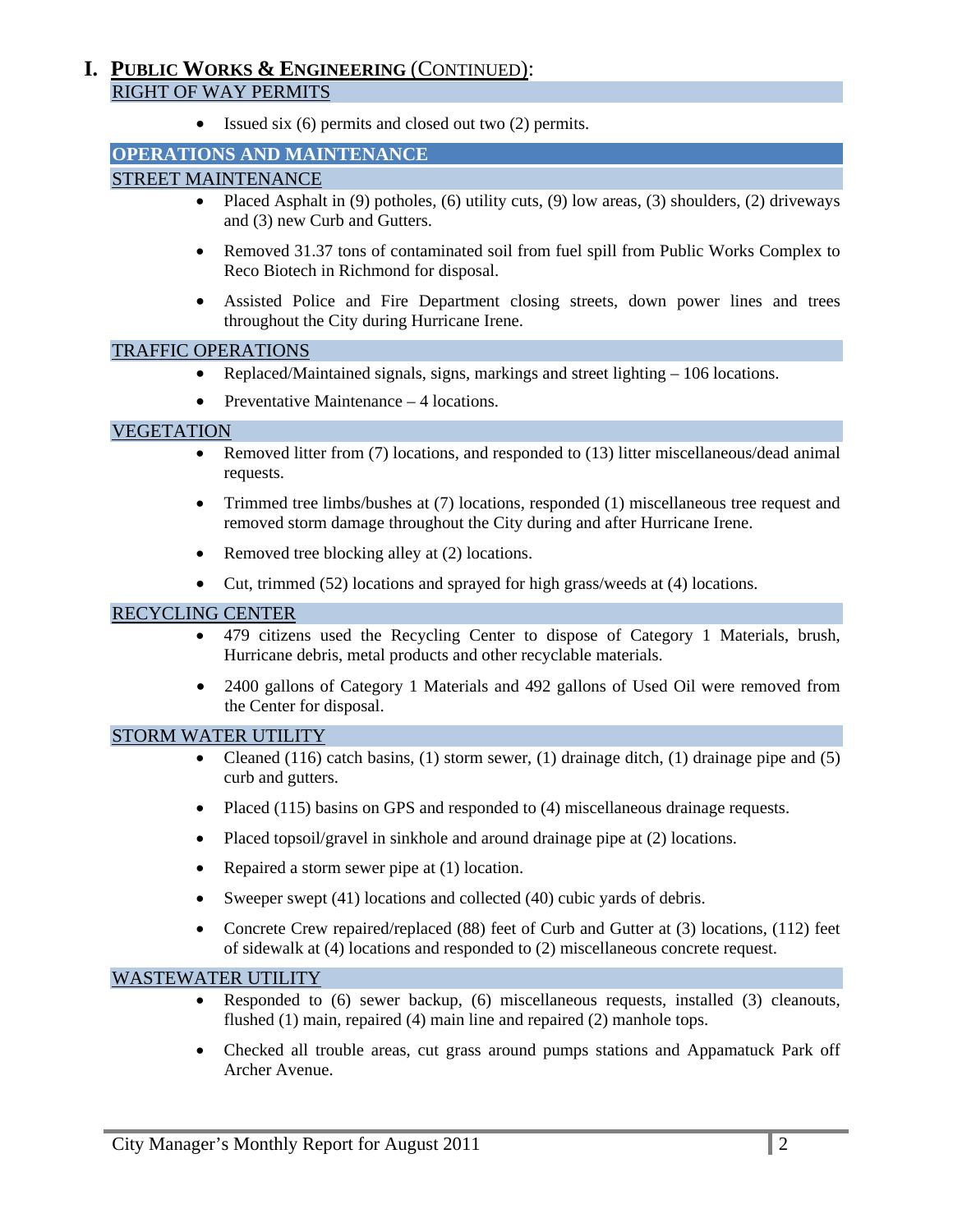### **I. PUBLIC WORKS & ENGINEERING** (CONTINUED): WASTEWATER UTILITY (CONTINUED):

- Removed debris from pumps, and installed new communator motor at Main Pump Station.
- Responded to high water alarm, removed grease and washed wet well at Dunlop Farms Pump Station.
- Changed floats on pump at Charles Dimmock Pump Station.
- Removed debris from pumps at Appomattox Pump Station.
- Washed down, removed grease from walls and placed deodorizer in wet well at Conjurers Neck Pump Station.
- All employees assisted with Hurricane Irene removing trees down in street and making sure all pump stations continue running on generators.
- Continued checking all pump stations and methane pump daily.

### WATER UTILITY

- Replaced (12) meters, installed (3) new meters, cleaned (2) meter boxes, repaired (1) meter leak, repaired (4) service lines, replaced (3) meter boxes, (3) meter setters, repaired (1) Fire Hydrant that was leaking, turned water off at (1) location due to a leak under house, and responded to (13) miscellaneous requests.
- Responded to (8) request for discolored water flushed hydrants in areas and/or informed resident to run water inside to clear.
- Backflow/Cross Connection Technician conducted (54) surveys, (30) completed (24) incomplete and assisted with locating underground utilities.
- Collected routine weekly water samples, performed THM's, HAA's sent to ARWA lab for testing.
- Miss Utility locating required (175) man-hours.

# **II. PLANNING & COMMUNITY DEVELOPMENT:**

| 1. Fence Permits                                                                                   | Month | YTD<br>12 |
|----------------------------------------------------------------------------------------------------|-------|-----------|
| 2. New Sign Permits                                                                                | 10    | 56        |
| • Verizon Wireless – 798 Southpark Boulevard, Suite 11                                             |       |           |
| • Play N Trade – 798 Southpark Boulevard, Suite 6                                                  |       |           |
| • Texas Roadhouse $-2602$ Conduit Road                                                             |       |           |
| • AAAA Self Storage – 400 E. Ellerslie Avenue                                                      |       |           |
| • Spirit Halloween $-3107$ Boulevard                                                               |       |           |
| • McDonalds $-411$ Southpark Circle                                                                |       |           |
| $\bullet$ EVB $-$ 3400 Boulevard                                                                   |       |           |
| • Brusters – 458 Charles Dimmock Parkway                                                           |       |           |
| $\overline{1}, \overline{1}, \overline{2}, \overline{1}, \overline{2}, \overline{3}, \overline{4}$ |       |           |

- Jerry's 23 Car Wash 3224 Boulevard
- AMDC Physicians 110 Dunlop Village Circle

### 3. **Neighborhood Revitalization (New program year started August 1, 2011)**

| <b>Repairs Completed</b>     | #0           |
|------------------------------|--------------|
| <b>D</b> angire in the Worke | $\pm \Omega$ |

**Repairs in the Works** #0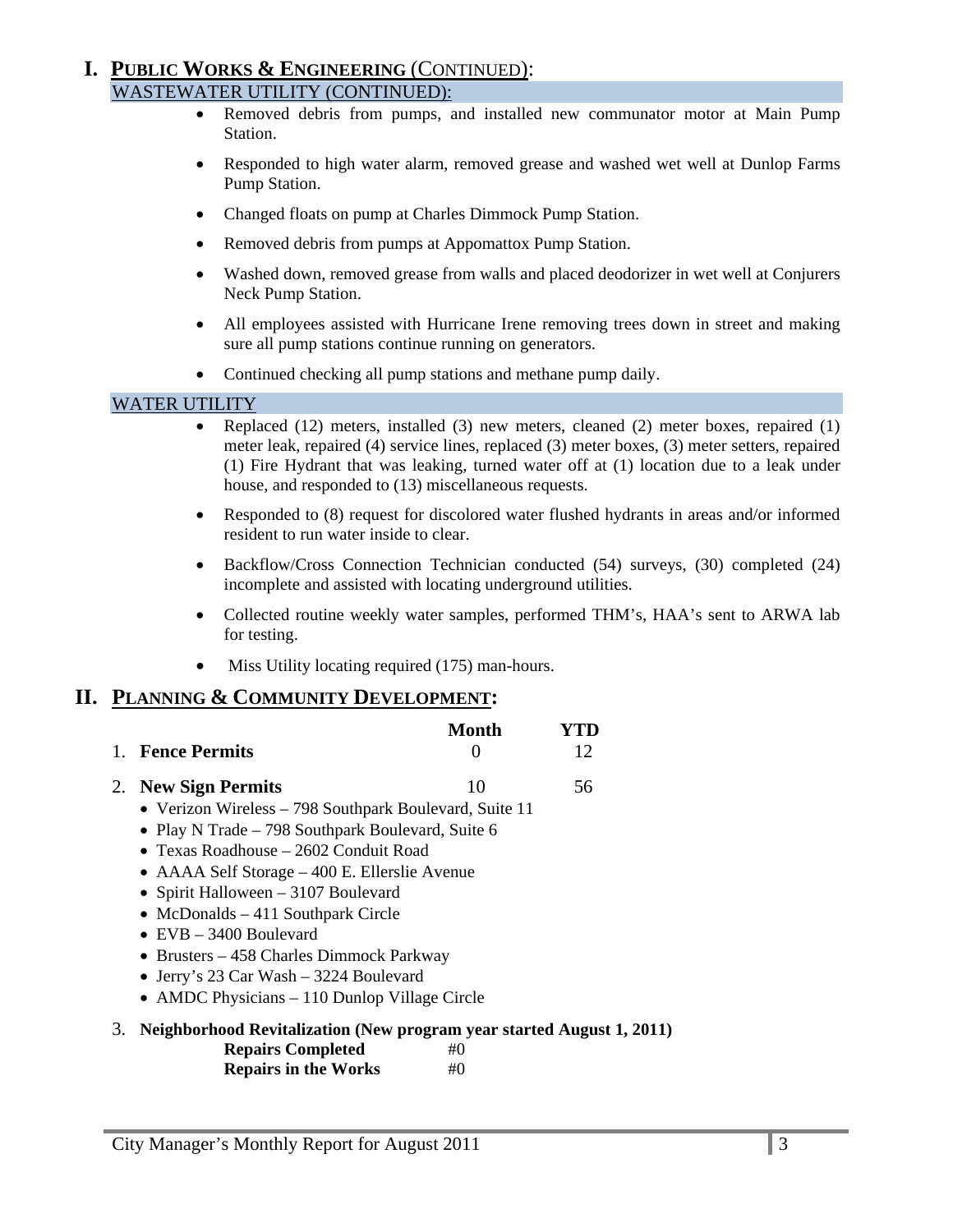# **II. PLANNING & COMMUNITY DEVELOPMENT** (CONTINUED):

| <b>Property Maintenance</b>      |              |     | Zoning                     |                |     |
|----------------------------------|--------------|-----|----------------------------|----------------|-----|
|                                  | <b>Month</b> | YTD |                            | <b>Month</b>   | YTD |
| <b>Total Inspections</b>         | 13           | 101 | <b>Total Inspections</b>   | 3              | 34  |
| <b>Violations</b>                | 4            | 62  | <b>Violations</b>          | 2              | 23  |
| <b>Violations Resolved</b>       | $\Omega$     | 43  | <b>Violations Resolved</b> |                | 19  |
| <b>House # Violations</b>        |              |     | <b>Tall Grass</b>          |                |     |
|                                  | <b>Month</b> | YTD |                            | <b>Month</b>   | YTD |
| <b>Total Inspections</b>         | 3            | 17  | <b>Total Inspections</b>   | 59             | 507 |
| <b>Violations</b>                | 3            | 16  | <b>Violations</b>          | 39             | 307 |
| <b>Violations Resolved</b>       | $\Omega$     | 8   | <b>Violations Resolved</b> | 19             | 140 |
| <b>Inoperable Motor Vehicles</b> |              |     | <b>Building Code</b>       |                |     |
|                                  | <b>Month</b> | YTD |                            | <b>Month</b>   | YTD |
| <b>Total Inspections</b>         | 7            | 95  | <b>Total Inspections</b>   | 10             | 52  |
| <b>Violations</b>                | 6            | 69  | <b>Violations</b>          | 6              | 28  |
| <b>Violations Resolved</b>       | 3            | 51  | <b>Violations Resolved</b> | $\overline{2}$ | 20  |
| <b>Signs</b>                     |              |     | <b>Other</b>               |                |     |
|                                  | <b>Month</b> | YTD |                            | <b>Month</b>   | YTD |
| <b>Total Inspections</b>         | 21           | 72  | <b>Total Inspections</b>   |                | 28  |
| Violations                       | 20           | 70  | Violations                 | 0              | 12  |
| <b>Violations Resolved</b>       | 5            | 51  | <b>Violations Resolved</b> | $\theta$       | 12  |

### 5. **Building Inspections Rental Inspections**

| Dunume mspecuoms                  |           |             | IWANGI TINJPECINAN            |       |     |
|-----------------------------------|-----------|-------------|-------------------------------|-------|-----|
|                                   | Month     | <u>YTD</u>  |                               | Month | YTD |
| New Construction Inspections      | 204       | 1,513       | <b>Total Units Registered</b> |       | 69  |
| Permits for new Residents         |           |             | <b>Total Units Inspected</b>  |       | 32  |
| <b>Cost New Homes</b>             | \$159,900 | \$309,400   | Dwellings                     |       | 20  |
| Existing House & Maintenance      |           | 48          | Multi-family                  |       | 10  |
| <b>Additions</b>                  | 14        | 72          | Apartments                    |       |     |
| Demolitions                       |           |             | <b>First Inspection</b>       |       |     |
| Permits for Commercial            |           | 47          | Passed                        |       | 30  |
| <b>Cost for Commercial</b>        | \$290,707 | \$2,902,636 | Failed                        |       |     |
| <b>Plumbing Permits Issued</b>    |           | 108         | Second Inspection             |       |     |
| <b>Electrical Permits Issued</b>  | 16        | 123         | Passed                        |       |     |
| <b>Mechanical Permits Issued</b>  |           | 43          | Failed                        |       |     |
| Swimming Pool Permits Issued      |           | 14          | Re-Inspection – Phase 1       |       | 71  |
| <b>Inoperative Vehicles Towed</b> |           |             | Passed                        |       | 65  |
| Letters on Water Cutoff           |           | 11          | Failed                        |       |     |
| <b>Court Cases</b>                |           |             | 4 Year Cert. Issued           |       | 27  |
|                                   |           |             | Apartments                    |       |     |
|                                   |           |             | No. of Units Certified        |       | 29  |

# **III. POLICE DEPARTMENT:**

 $\checkmark$  Our officers responded to 4,633 calls for service during the month of August, 2011. During the same month last year, we responded to 4,047 calls for service—a 13% increase. Two robberies were reported this month, while five (5) were reported last year during this same time frame—a 60% decrease. There were three (3) reported aggravated assaults and two (2) reported during the month of August, 2010— a 33% increase. We responded to four (4) burglaries in August, 2011, compared with a response to eleven (11) burglaries during the month of August, 2010—a 64% decrease. There were 110 Part I, or serious, crimes reported to the Colonial Heights Police Department in August, 2011. Sixty-six (66) of those, or 60%, have been cleared. Specific percentages for the Part I crimes and arrests are available upon request.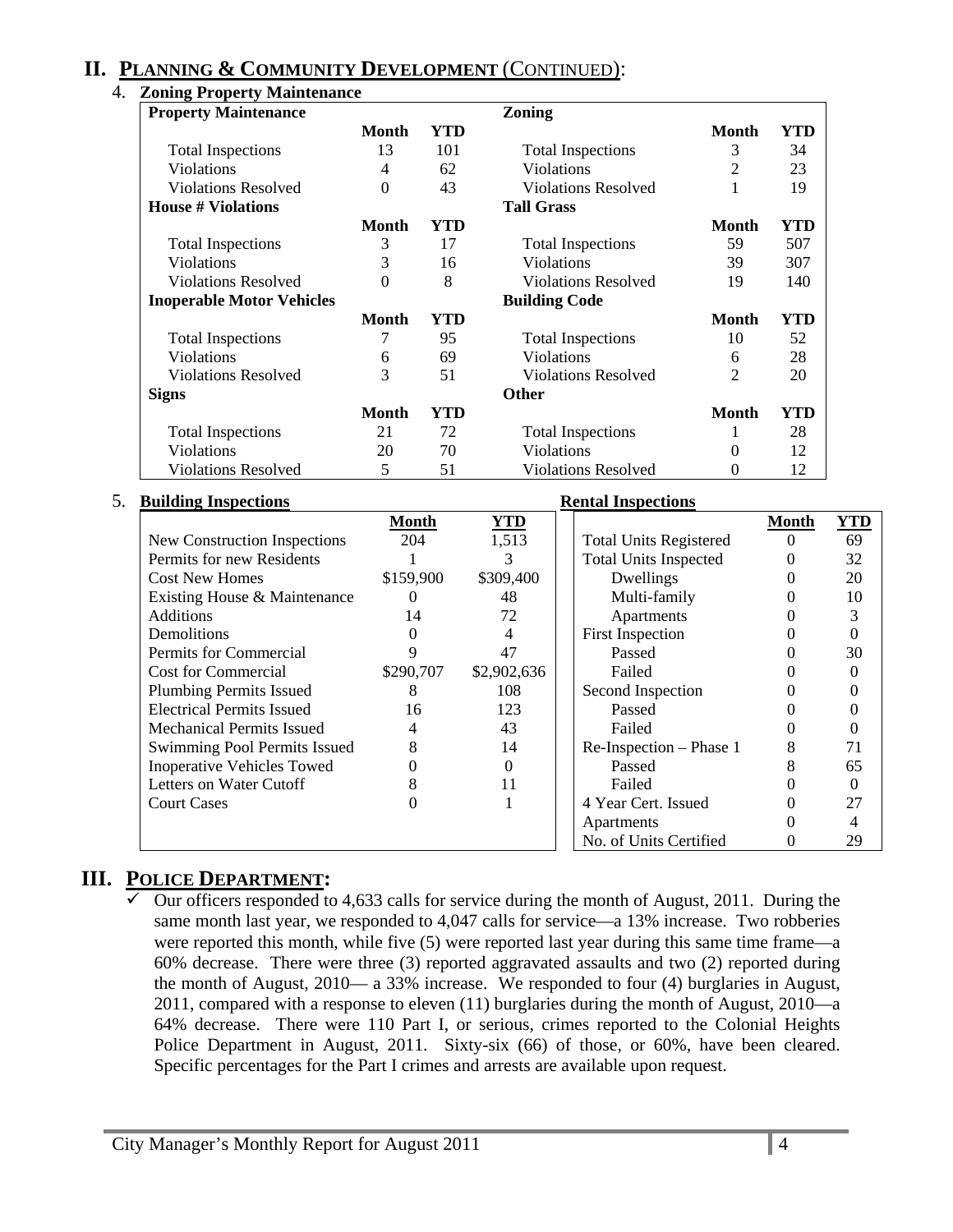# **III. POLICE DEPARTMENT** (CONTINUED)**:**

- The month of August was one that will be remembered for Hurricane Irene. It hit us hard and for a long period of time. Power outages kept us busy at the major intersections as well as throughout the nights with no power throughout the majority of the Boulevard. We declared a curfew in the city only to keep traffic off the road in an effort to keep our emergency responders as safe as possible. I was very pleased with the teamwork that was displayed by all of our city employees who responded throughout the entire week. I have received many positive comments from the public. It goes without saying that during the tough times, the City of Colonial Heights always "steps up".
- $\checkmark$  Uniform Patrol has been very busy with much traffic control throughout the city. During the storm, we doubled our personnel on each squad to meet the required demands. Since our courthouse had no power, court cases were continued to other dates. Officers performed admirably during the hurricane and they are to be commended. I must note that our volunteers, which consist of Auxiliary, Sentinels and our Police Chaplain, responded and provided us with over 80 hours of service. I am very thankful for their dedication to our department and the city. Several patrol officers advanced to a higher level due to their participation in our Career Development Program. They received their designation uniform pins, which they wear proudly.
- $\checkmark$  Our Law Enforcement Services Bureau was busy before, during and after the hurricane. We were notified by Virginia's *Click It or Ticket* program that we received the "Most Improved Seat Belt Use" award, with an 86% increase. This is a testament to our citizens.
- $\checkmark$  We gave two conditional offers of employment to two non-certified officers and look forward to their representing us at the Crater Police Academy in October. We have tested several certified officers as well, and will be interviewing five of them in the upcoming month. Hopefully, we will be able to fill our existing vacancy.
- $\checkmark$  Our Investigators had a solid month in that they were assigned 29 new cases and cleared 13 of them, for a clearance rate of 45%. Cases that were cleared by arrest included a malicious wounding, two (2) felony embezzlements, a car jacking, and an attempted robbery. Investigations also processed 16 concealed weapon permits.
- $\checkmark$  Our Street Crimes Unit continues to stay busy with several narcotic and criminal investigations. They had the occasion to assist our investigators with a search warrant in Prince George County where city property was recovered and an arrest was made. SCU issued two public nuisance letters due to drug violations. Patrol was supplemented by the SCU during the hurricane.
- $\checkmark$  Overall, we made 275 arrests for the month, to include 33 felonies and 158 misdemeanors; worked 98 crashes; wrote 861 traffic citations; gave 776 verbal warnings; affected 19 DUI arrests and issued 64 parking citations.
- $\checkmark$  Our Auxiliary police volunteered 349 hours during the month. Duties included the B.I.B. Tournament, a road race, ride-alongs, call-outs and Hurricane Irene.
- 9 **Officer Gary L. Sink** was been selected as our *Employee of the Month* for July, 2011, and awarded in August. During the month of July, Officer Sink issued 40 traffic summonses, obtained one felony and five misdemeanor warrants, served five outstanding warrants and investigated three vehicle crashes. However, it was his intuition and diligence that merited special recognition this month. Officer Sink assisted Sr. Officer Greg Thinnes during a traffic stop, when a male passenger exited the vehicle and entered the BB&T Bank, where he sat while being questioned. During the interrogation, Officer Sink noticed that the subject was sweating profusely, despite the air conditioning. Once it was determined that no charges could be placed on the subject, he was released. However, Officer Sink had a hunch that something was amiss with this person, so he returned to the bank chair where the subject had been sitting and discovered a one-ounce bag of cocaine and a digital scale tucked into the seat cushion. Surveillance was then set up at the bank to see if the individual would return to retrieve the narcotics. An hour later, the subject returned to the bank with another individual, at which time both were detained and questioned, resulting in an arrest and confiscation of nearly \$950.00. For his intuitive approach and exemplary use of police training, Gary was awarded a gift certificate for a movie and concessions at any Regal Cinema.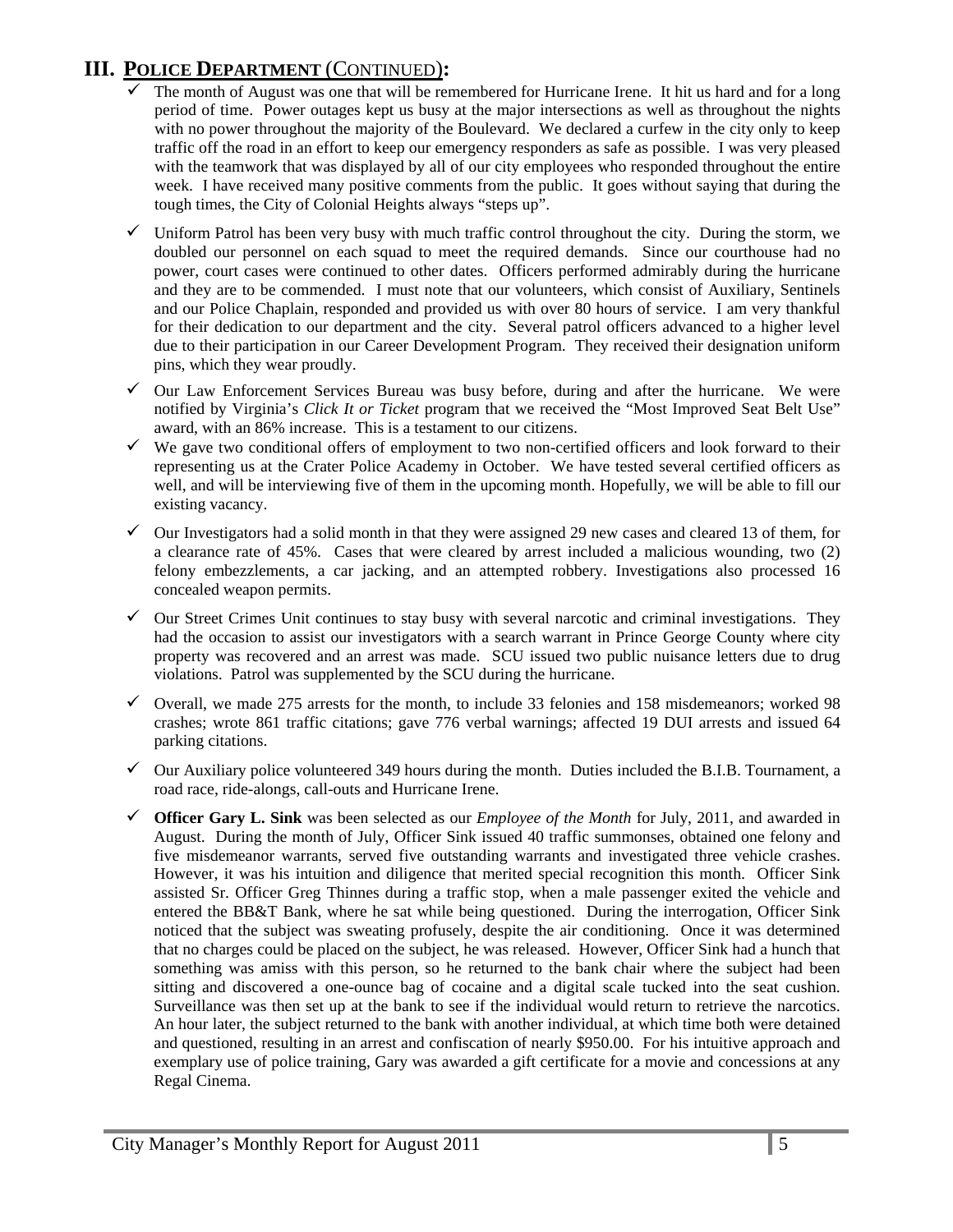# **IV. FIRE & EMS DEPARTMENT:**



### **Total Fire Type Incidents: 213 Total EMS Patients: 297 (Total EMS incidents 296)**

*Fire units arrived on scene in less than 7 minutes on 36.0% of emergency incidents.*  <sup>U</sup>*(average response time 7:54 minutes)*

*EMS units arrived on scene in less than 7 minutes on 67.8% of emergency incidents.*  <sup>U</sup>*(average response time 6:15 minutes)* 

| <b>Fire Division (number of incidents):</b> |  |                                          |  |    |                                       |    |
|---------------------------------------------|--|------------------------------------------|--|----|---------------------------------------|----|
| <b>Fires</b>                                |  | <b>Hazardous situations</b>              |  |    | Service calls and false calls         |    |
| <b>Building Fire</b>                        |  | <b>Electrical Problem</b>                |  | 5. | Good Intent Calls                     | 37 |
| Cooking Fire                                |  | Power Line Down                          |  | 35 | <b>Public Service</b>                 | 83 |
| Vehicle Fire                                |  | Natural Gas Leak                         |  | 4  | Alarm Activation (no fire)            | 19 |
| Freight Vehicle Fire                        |  | Chemical/gasoline Spill                  |  | 5  | Child Seat Installation               |    |
| Other Type Fire                             |  | <b>Other Hazardous Condition</b>         |  | 5. | Smoke detector installation           |    |
| M/A to Chesterfield EMS First Responder     |  | 4                                        |  |    | M/A received from Chesterfield Fire   |    |
|                                             |  |                                          |  |    | M/A received from Fort Lee Fire       |    |
|                                             |  |                                          |  |    | M/A received from Petersburg Fire     |    |
|                                             |  |                                          |  |    | M/A received from Crater Haz-Mat Team |    |
|                                             |  |                                          |  |    |                                       |    |
|                                             |  | <b>FMC Division (number of potients)</b> |  |    |                                       |    |

| <b>EMS Division (number of patients):</b> |    |                                     |      |                                    |    |  |  |  |
|-------------------------------------------|----|-------------------------------------|------|------------------------------------|----|--|--|--|
| Abdominal pain                            | 11 | Convulsions/Seizure                 | Pain |                                    |    |  |  |  |
| Allergic reaction                         | 4  | Diabetic Problem                    | 2    | Psychiatric Problem                | 6  |  |  |  |
| <b>Altered Mental Status</b>              | 4  | Electrocution                       |      | <b>Sick Person</b>                 | 10 |  |  |  |
| <b>Animal Bite</b>                        |    | Fall                                | 31   | Stroke/CVA                         | 8  |  |  |  |
| Assault                                   |    | Headache<br><b>Traffic Accident</b> |      |                                    | 28 |  |  |  |
| <b>Back Pain</b>                          | 8  | <b>Heart Problem</b>                | 5    | <b>Traumatic Injury</b>            | 15 |  |  |  |
| <b>Breathing Problem</b>                  | 36 | Hemorrhage/Laceration               |      | <i>Unconscious</i>                 | 18 |  |  |  |
| <b>Chest Pain</b>                         | 33 | Ingestion/Poisoning                 |      | Other type EMS Calls               | 45 |  |  |  |
| Choking                                   |    | Overdose                            |      |                                    |    |  |  |  |
| M/A to Petersburg EMS                     | 8  |                                     |      | M/A received from Chesterfield EMS |    |  |  |  |
| M/A to Dinwiddie EMS                      |    | M/A received from Petersburg EMS    |      |                                    |    |  |  |  |
|                                           |    |                                     |      | M/A received from Hopewell EMS     |    |  |  |  |
|                                           |    |                                     |      | M/A received from Fort Lee EMS     |    |  |  |  |

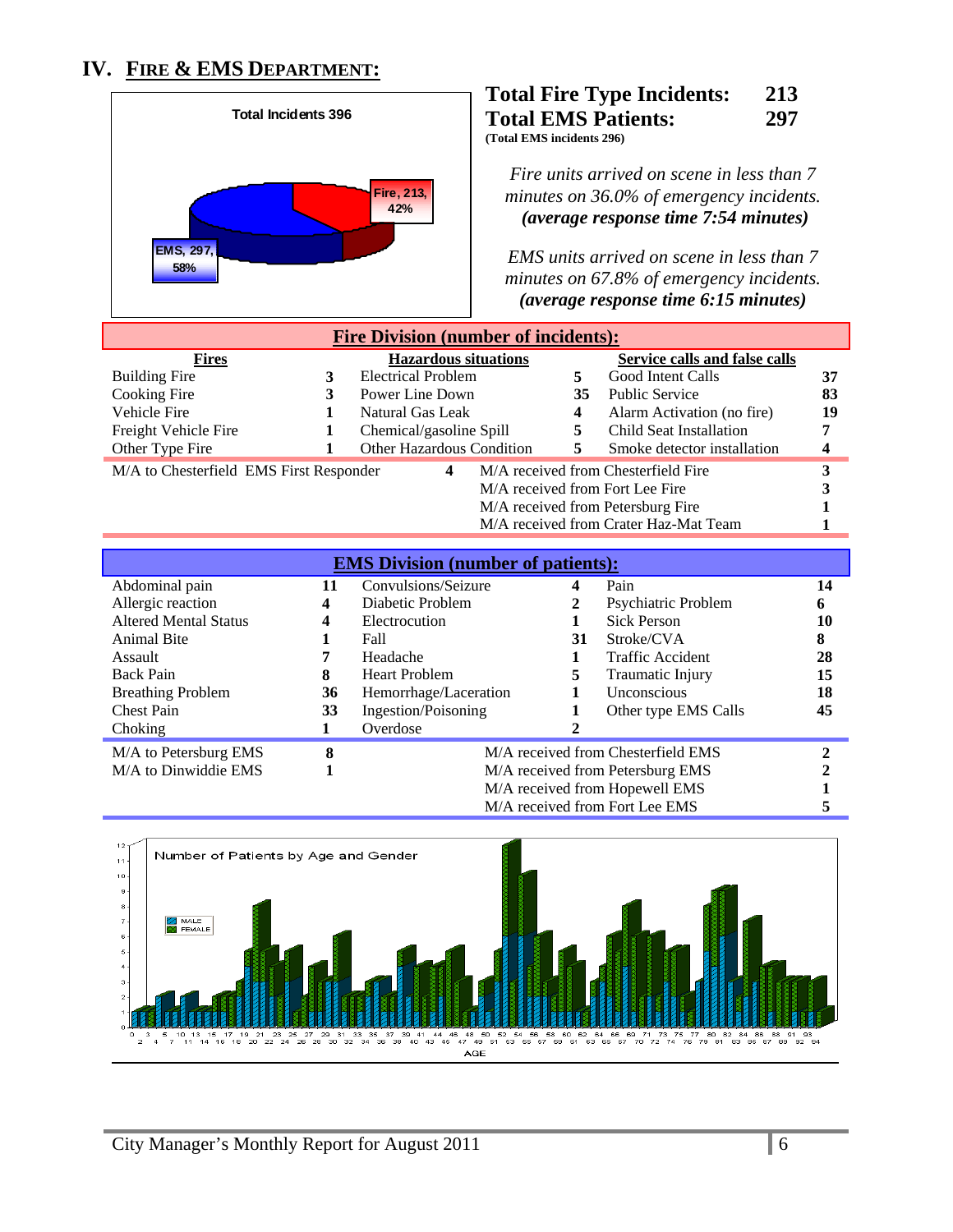# **V. FINANCE DEPARTMENT:**

**Finance - Checks processed:** 1,223

Four (4) alarm citations were processed during August.

**Purchasing** - 236 total purchase orders completed with 167 being processed by the purchasing and 163 departmental purchases being reviewed as compared to 243 being completed for the same period in 2010. In addition 163 check requests were prepared by departments which are not processed by Purchasing.

Bids Issued/Opened during the month:

- Invitation # 11-061502-985 Pedestrian Improvements near Colonial Heights Middle School Contract documents completed and given notice to proceed.
- Invitation  $\#11$ -062302-988 Preliminary Engineering & Acquisition of Right-of-Away for the Modernization of Lakeview Avenue – Vendor working on scope and pricing.
- Invitation  $\# 11$ -062303-989 Preliminary Engineering & Acquisition of Right-of-Away for the Modernization of Dupuy Avenue - Vendor working on scope and pricing.
- Invitation # 11-062303-990 Right Turn Lane Southpark Blvd / Charles Dimmock. Issued 8/17 and due in 9/8.
- RFP # 2011 Residential Solid Waste Collection Services. Issued 8/19 by CWMA and due in 9/23.

Other Purchasing Activity:

- Updated emergency contractor cell phone list, in anticipation of storm.
- Purchased trench boxes for Utility Department
- Purchased iPad2's for Council Members use.
- Renewed periodical service for the Library for next year.
- Contract renewed for the purchase of gas/diesel.
- Purchased truck for Utilities Department from Heritage Chevrolet.
- Purchased air purification system for Fire Department from Atlantic Emergency Equipment.

#### **Risk Activity:**

- A light pole at the Courthouse was damaged by a hit and run driver.
- Fencing at a ball field came down during the hurricane.

#### **Utility Billing:**

Bi-monthly Utility Bills Sent – 3,602

Delinquent Notices Sent –718 or 19.0% with 115 cut off for nonpayment

Received \$1,045.71 in delinquent bills using the State Set-Off Debt Collection System.

# **VI. HUMAN RESOURCES DEPARTMENT:**

#### **Advertisements**

| Department                    | Position                               |
|-------------------------------|----------------------------------------|
| <b>Information Technology</b> | <b>Information Systems Coordinator</b> |
| Library                       | Library Associate (Promotional)        |

#### **Applications & Testing**

 $\star$  Total applications received for the following position recruitments:

| <b>Information Systems Coordinator</b> | 29 |
|----------------------------------------|----|
| Library Associate                      |    |

#### **Training**

 $\mathcal{R}$  New employees continue to complete required ICS and VML University on-line training courses.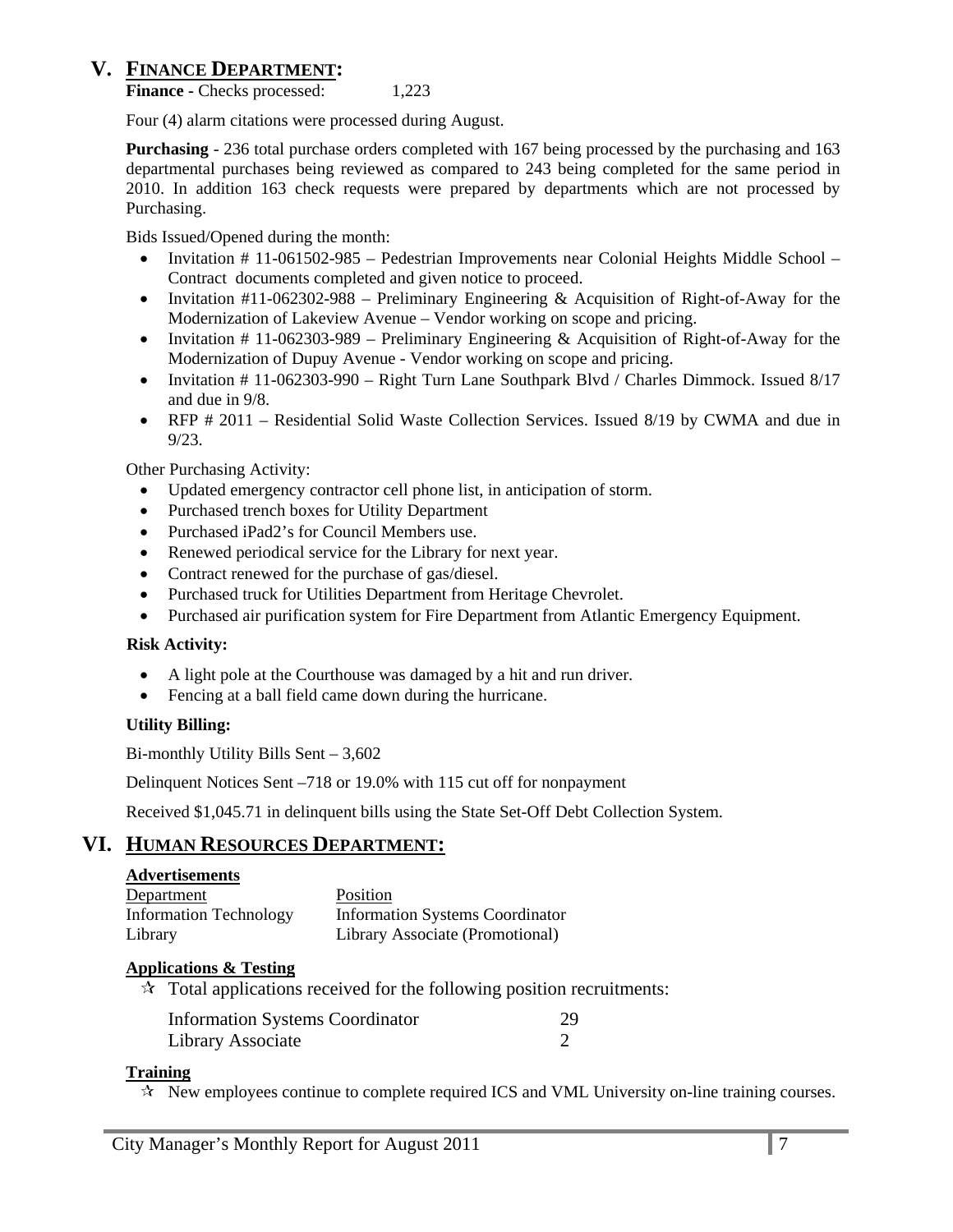# **VI. HUMAN RESOURCES DEPARTMENT** (CONTINUED)**: Miscellaneous**

- $\mathcal{R}$  The following employee exit interview session was held in August 2011: Eddie Wilmoth (Landscape Technician P/T)
- $\mathcal{R}$  Participated in a web based background check training provided by SSCI on August 17, 2011 to review electronic check options.
- $\mathcal{R}$  The annual Employee Service Award luncheon was held on August 18, 2011.

### **Worker's Compensation**

| Date           | Department     | Description of Injury                                          |
|----------------|----------------|----------------------------------------------------------------|
| $08-01-11$     | Fire           | Exposure to an airborne infection causing breakout of hives.   |
| $08-05-11$     | Fire           | Laceration to thumb from knife.                                |
| $08-14-11$     | Fire           | Tingling sensation in throat during response to odor in house. |
| $08 - 14 - 11$ | Communications | Involved in vehicle accident injuring left arm and shoulder.   |
| $08-16-11$     | Fire           | Scratchy throat during response to odor in house.              |
| $08-19-11$     | Police         | Right finger caught in vehicle door during traffic stop.       |

# **VII. INFORMATION TECHNOLOGY DEPARTMENT:**

- $\hat{x}$  The City's web site had 51,803 visits in the month of August with 84,777 page views, including 3,329 visits to the City job listings page. The top five pages visited after the home page were: Library, Jobs, Fire & EMS Emergency Management Page, Purchasing RFPs, and Real Estate Assessment Search.
- $\star$  Citizens submitted and city staff processed 366 service requests and questions through the "Citizens Action Center" online during the month of August. The FAQs were viewed 657 times during this same period.
- $\lambda$  August's City e-News was distributed via email to 4,075 customers. The City of Colonial Heights' Facebook Page now has 2,057 fans.
- $\mathcal{R}$  Proactive Information Management completed 65.62 hours of IT service and maintenance for City departments in August.
- $\mathcal{A}$  A wireless network (WiFi) was set up at City Hall, which can be utilized for meetings and presentations in the conference rooms as well as for public use.
- $\star$  Twenty-nine (29) applications were received for the Information Systems Coordinator position recruitment. Candidate interviews are scheduled for September 2, 2011.

# **VIII. LIBRARY:**

- The library staff circulated 23,984 titles in August.
- The public computer center was used 1,768 times.
- 261 children participated in the summer reading program.
- 241 residents registered for new library cards, and an average of 734 residents used the library each day.
- The library's meeting rooms were used 95 times.
- 4,211 residents visited the Colonial Heights Virtual Library to retrieve 397 articles from their homes and offices.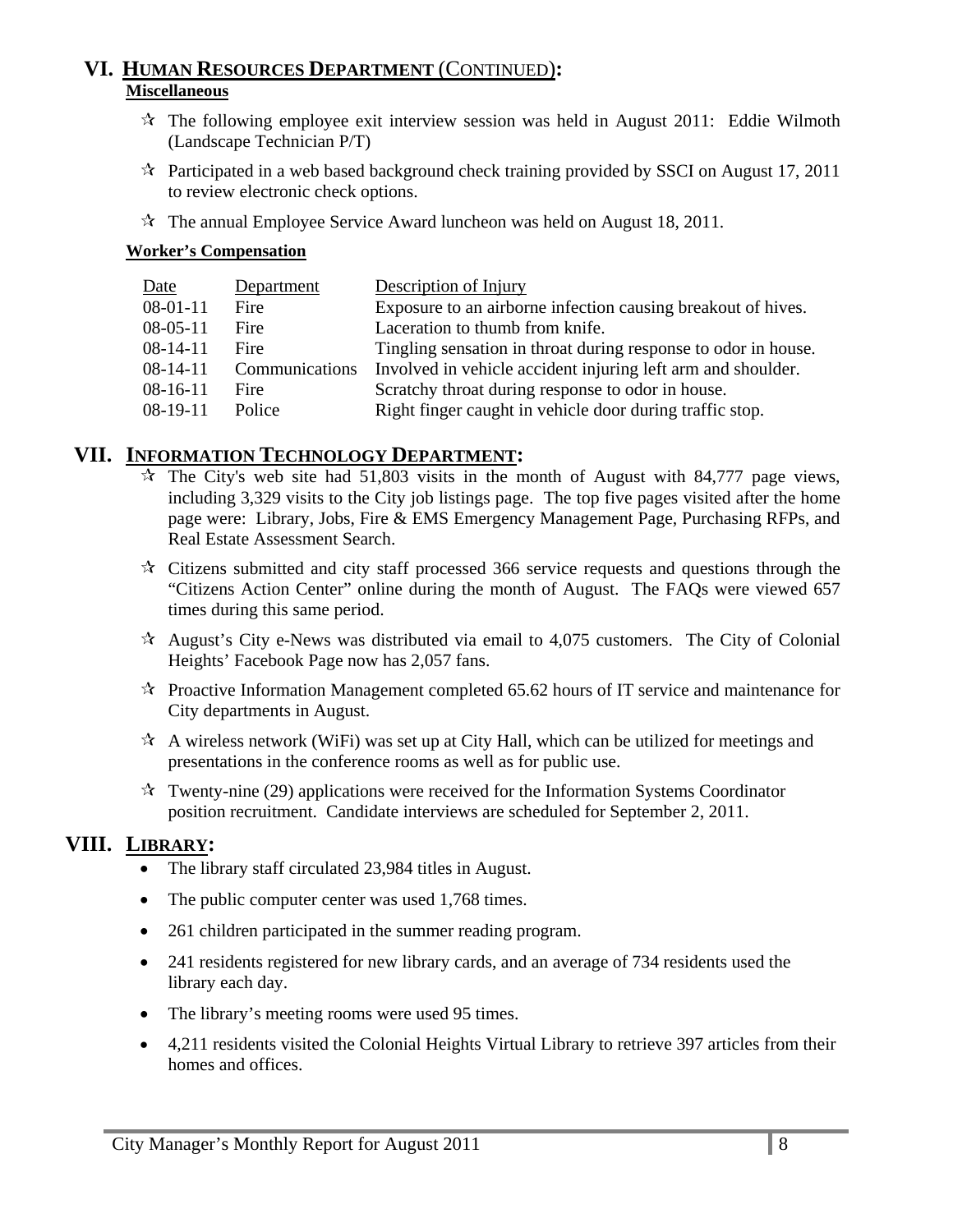# **IX. RECREATION & PARKS DEPARTMENT:**

# *Recreation Division*

In August the Recreation Department hosted the 54<sup>th</sup> Annual BIB Tournament with one Colonial Heights team playing in the championship game, we lost in extra innings in one of the most exciting championship games in recent memory. The Summer Playground and other Summer activities came to an end at the beginning of August and with the release of the Fall/Winter Activity Guide in August staff is preparing for upcoming activities and events. 

| <b>Athletics</b>                       | 2011             | 2010     | <b>Agency on Aging</b>              |                 |                  |
|----------------------------------------|------------------|----------|-------------------------------------|-----------------|------------------|
| Adult Softball (Fall League)           | 20 teams         | 18 teams | <b>Activities</b>                   | 2010            | 2011             |
| Youth Football Registration            | 191              | 141      | <b>AARP</b>                         | n/a             | n/a              |
| Youth Cheerleading Registration        | 94               | 66       | Bingo in Center                     | 92              | 64               |
| Tennis Lessons                         | 46               | 47       | Bowling                             | 160             | 164              |
| Football Camp                          | 37               | 29       | <b>Bridge Party</b>                 | 64              | 120              |
| Punt, Pass and Kick Competition        | $\overline{22}$  | 27       | Bridge Tournament                   | 120             | 112              |
| <b>Girls Fast Pitch Fall Ball</b>      | 15               | 37       | Crochet & Knitting                  | 52              | 62               |
| <b>Swim Lessons</b>                    | 17               | 5        | Golf at Prince George               | 590             | 596              |
| Optima Basketball                      | 8                | 15       | Golfer's Board Meeting              | 14              | 14               |
| <b>Activities/Programs</b>             | 2011             | 2010     | Senior Advisory Board Meeting       | 5               | n/a              |
| <b>POWER</b>                           | 1                | 6        | Senior Club Meeting                 | 168             | 151              |
| Summer Splash                          | 26               | 88       | Senior Dance                        | 94              | 98               |
| <b>Back to School Festival</b>         | 339              | 309      | Sing A-Long                         | 42              | 46               |
| Tue Teen                               | 1                | 10       | Sing A-Long CH Healthcare Center    | 13              | 12               |
| <b>Summer Tots</b>                     | 11               | 18       | Swap Shop                           | 74              | n/a              |
| Summer Playground                      | 141              | 150      | Senior Club Board Meeting           | 10              | 8                |
| Fun in the Sun Camp                    | 9                | n/a      | <b>Awareness/Education</b>          | 2010            | 2011             |
| High Octane Teen Camp                  | 11               | n/a      | <b>Messages Balance</b>             | 35              | n/a              |
| <b>Little Tikes</b>                    | 3                | n/a      | <b>TRIAD</b>                        | 75              | 10               |
| Youth Archery                          | $\overline{4}$   | n/a      | <b>First Street</b>                 | 16              | n/a              |
| Yankees vs. Orioles Trip               | 46               | n/a      | <b>Classes</b>                      | 2010            | 2011             |
| <b>Instructor Based Programs</b>       | 2011             | 2010     | <b>Bob Ross Video Painting</b>      | $\overline{2}$  | $\boldsymbol{0}$ |
| Karate                                 | 12               | 19       | <b>Gems By James Painting Class</b> | $\overline{0}$  | 12               |
| Zumba                                  | 15               | n/a      | Crafts                              | $\overline{4}$  | 6                |
| Cardio Fusion                          | 10               | 16       | Kay's Oil Painting                  | 22              | 20               |
| <b>Facility Usage</b>                  | 2011             | 2010     | <b>Kids Painting Class</b>          | 52              | 24               |
| <b>Community Room Attendance</b>       | 1,140            | 1,058    | Line Dancing                        | $\overline{23}$ | n/a              |
| <b>Community Room Reservations</b>     | 26               | 28       | Painters Group                      | 32              | 28               |
| Pavilion Attendance                    | 2,800            | 4,860    | Tap Dance - Advance                 | 99              | 98               |
| <b>Field Attendance</b>                | 2,196            | n/a      | Tap Dance - Intermediate            | 72              | 99               |
| <b>Field Rentals</b>                   | 16               | n/a      | Mary Carole Portrait Demo           | n/a             | 22               |
| Teen Center Attendance - CHHS Students | 122              | 172      | Mary Carole Portrait Class          | n/a             | 72               |
| Teen Center Attendance - CHMS Students | 211              | 286      | Splash of Color Workshop            | 15              | 16               |
| Teen Center Peak Hours (Mon-Thurs)     |                  |          | Sewing Class                        | n/a             | 20               |
| Teen Center Peak Hours (Fri-Sat)       |                  |          | Quilting                            | n/a             | 36               |
|                                        |                  |          | <b>Watercolor Painting</b>          | 8               | 16               |
| <b>Trips</b>                           | 2010             | 2011     | <b>Fitness</b>                      | 2010            | 2011             |
| From the Heart                         | $\overline{0}$   | 8        | <b>Floor Exercises</b>              | 50              | 45               |
| Riverside Theater                      | $\boldsymbol{0}$ | n/a      | <b>Sit Down Exercises</b>           | 277             | 332              |
| Museum Trip Wilton House               | n/a              | 10       | <b>Strength Training Class</b>      | 204             | 275              |
| <b>Quilting Trip</b>                   | n/a              | 13       | Tai Chi                             | 69              | 41               |
| Dong's Theater                         | 46               | n/a      | Yoga                                | 104             | 50               |
| <b>Total</b>                           | 3,161            | 2,702    | Zoomer Boomer                       | 259             | 255              |

| <b>Agency on Aging</b><br><b>Activities</b> | 2010           | 2011   |
|---------------------------------------------|----------------|--------|
| <b>AARP</b>                                 | n/a            | n/a    |
| Bingo in Center                             | 92             | 64     |
| Bowling                                     | 160            | 164    |
| <b>Bridge Party</b>                         | 64             | 120    |
| Bridge Tournament                           | 120            | 112    |
| Crochet & Knitting                          | 52             | 62     |
| Golf at Prince George                       | 590            | 596    |
| Golfer's Board Meeting                      | 14             | 14     |
| Senior Advisory Board Meeting               | 5              | n/a    |
| Senior Club Meeting                         | 168            | 151    |
| Senior Dance                                | 94             | 98     |
| Sing A-Long                                 | 42             | 46     |
| Sing A-Long CH Healthcare Center            | 13             | 12     |
| Swap Shop                                   | 74             | n/a    |
| Senior Club Board Meeting                   | 10             | 8      |
| <b>Awareness/Education</b>                  | 2010           | 2011   |
| <b>Messages Balance</b>                     | 35             | n/a    |
| <b>TRIAD</b>                                | 75             | 10     |
| <b>First Street</b>                         | 16             | n/a    |
| <b>Classes</b>                              | 2010           | 2011   |
| <b>Bob Ross Video Painting</b>              | 2              | 0      |
| <b>Gems By James Painting Class</b>         | $\theta$       | 12     |
| Crafts                                      | $\overline{4}$ | 6      |
| Kay's Oil Painting                          | 22             | 20     |
| <b>Kids Painting Class</b>                  | 52             | 24     |
| Line Dancing                                | 23             | n/a    |
| Painters Group                              | 32             | 28     |
| Tap Dance - Advance                         | 99             | 98     |
| Tap Dance - Intermediate                    | 72             | 99     |
| Mary Carole Portrait Demo                   | n/a            | 22     |
| Mary Carole Portrait Class                  | n/a            | 72     |
| Splash of Color Workshop                    | 15             | 16     |
| <b>Sewing Class</b>                         | n/a            | 20     |
| Quilting                                    | n/a            | 36     |
| <b>Watercolor Painting</b>                  | 8              | 16     |
| <b>Fitness</b>                              | 2010           | 2011   |
| <b>Floor Exercises</b>                      | 50             | 45     |
| <b>Sit Down Exercises</b>                   | 277            | 332    |
| <b>Strength Training Class</b>              | 204            | 275    |
| Tai Chi                                     | 69             | 41     |
| Yoga                                        | 104            | $50\,$ |
| Zoomer Boomer                               | 259            | 255    |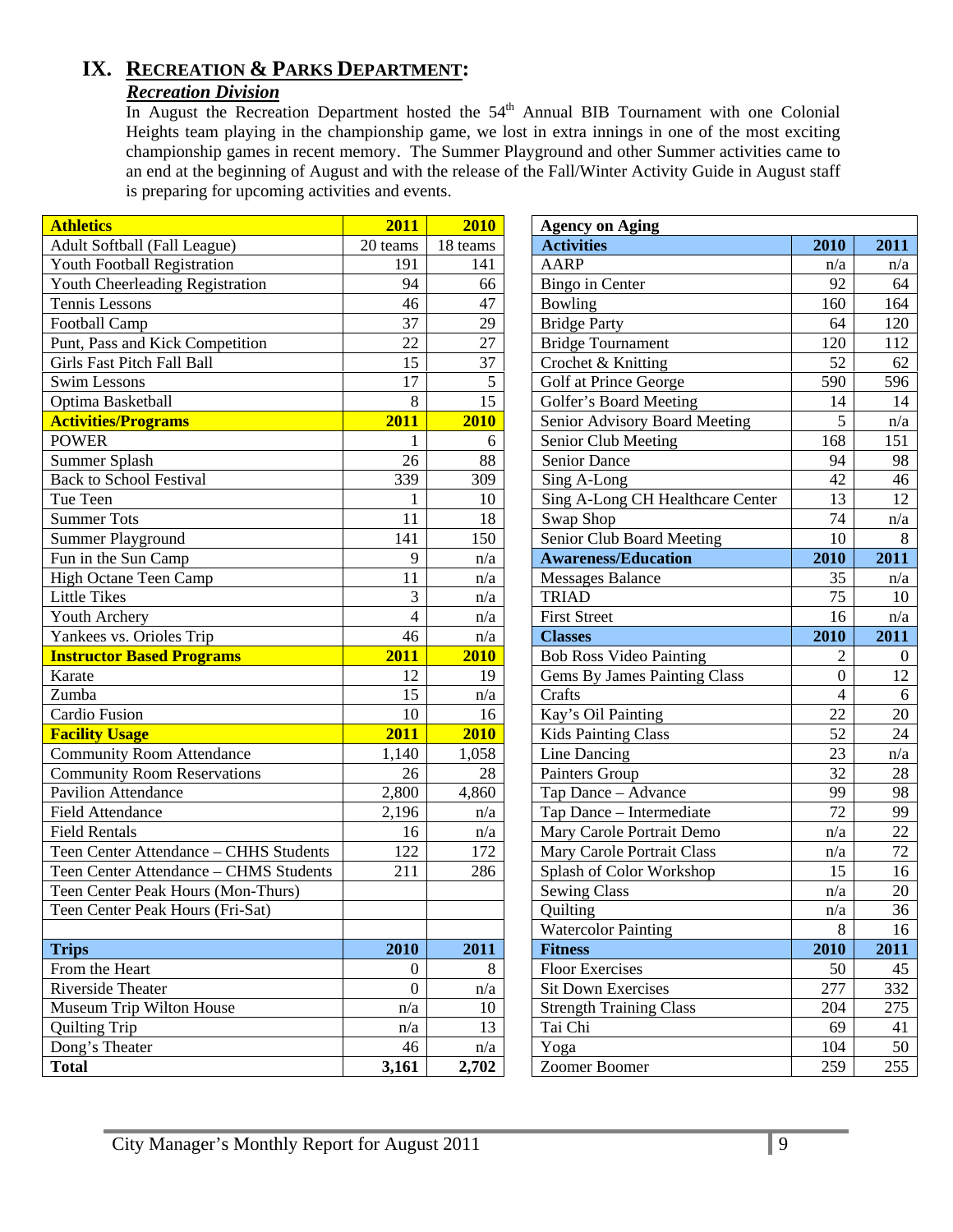# **IX. RECREATION & PARKS DEPARTMENT** (CONTINUED)**:**

| <b>Meals</b>           | 2010    | 2011 | <b>Transportation</b>  | <b>2010</b> | 2011     |
|------------------------|---------|------|------------------------|-------------|----------|
| <b>Bags</b>            | 10      | n/a  | Passengers             | 72          | 84       |
| <b>Breakfast Meals</b> | 10      | n/a  | <b>Total Miles</b>     | 2.644       | 3,052    |
| Home Delivered Meals   | 25      | n/a  | <b>Total Trips</b>     | 479         | 420      |
| Site Meals             |         | 144  | Wheelchairs            | 32          | 14       |
| Total                  | 45      | 144  | <b>Volunteer Hours</b> | h           | $\Omega$ |
| Donations              | \$15.00 | n/a  | Donations              | \$154.20    | \$251.00 |

### **Parks/Horticulture/Buildings & Grounds**

- Prepared Shepherd Stadium and provided manpower for BIB Tournament.
- Re-roofed playground building at Shepherd Stadium.
- Removed pitcher's mound used for BIB tournament and built new pitcher's mound.
- Began the repair of cracks on tennis courts at Lakeview Park.
- Worked hurricane storm duty and cleanup.
- Provided manpower for Back to School Festival.
- Laid out and painted football field at the Colonial Heights Football Field, Field Hockey Field and Band Field.

- Installed rocks in break area at City Hall.
- Trimmed low hang Crepe Myrtles at Library and City Hall.
- Removed three Holly Trees at Library.

| <b>Violet Bank Museum</b> | 2010 | 2011 |
|---------------------------|------|------|
| Attendance                | 228  | 210  |

• Concentration on collection work and exhibit development.

# **X. OFFICE ON YOUTH & HUMAN SERVICES:**

### **Prevention Programs and Activities**

"Assault Diversion" Program was presented to 16 teens at Chesterfield Courthouse. Staff presented substance abuse prevention information to 18 teens receiving their driver's license this month. Two supervisors and 8 teens completed Youth Services Corps Program at Pocahontas State Park. Volunteered at Back to School events with CAAN-DUU Coalition. Presented agency information to "Dream Team" parents at Colonial Heights Middle School.

Ongoing planning/collaboration continued with Operation Christmas Child, Toastmasters International, Department of Social Services Training – Dr. Kevin Campbell; GOSAP Training – Gang Awareness and Prevention; Infant Mortality Committee, Colonial Heights School Board Meeting, CCOVA Board, and CAAN-DUU Coalition.

### **VJCCCA Crime Control Programs**

Community Service Learning Program served 17 youth who completed 201 hours of Service Learning. Shoplifting Diversion Program served 30 youth and parent offering information and education regarding consequences of stealing.

#### **Youth Advisory Council**

Eight members, advisor and YSC Chair attended the YAC meeting in August. Nine members and advisory volunteered at Back to School Festival at White Bank. Four members and advisor completed quarterly clean up of James Avenue. One member and advisory participated in "Race for the Cause" at White Bank Park.

#### **Youth Services Commission**

No meeting was held in August.

### **Kids' After-School Program**

KAP coordinator is planning for the upcoming school year, 2011-12. New site managers were hired for the upcoming school year.